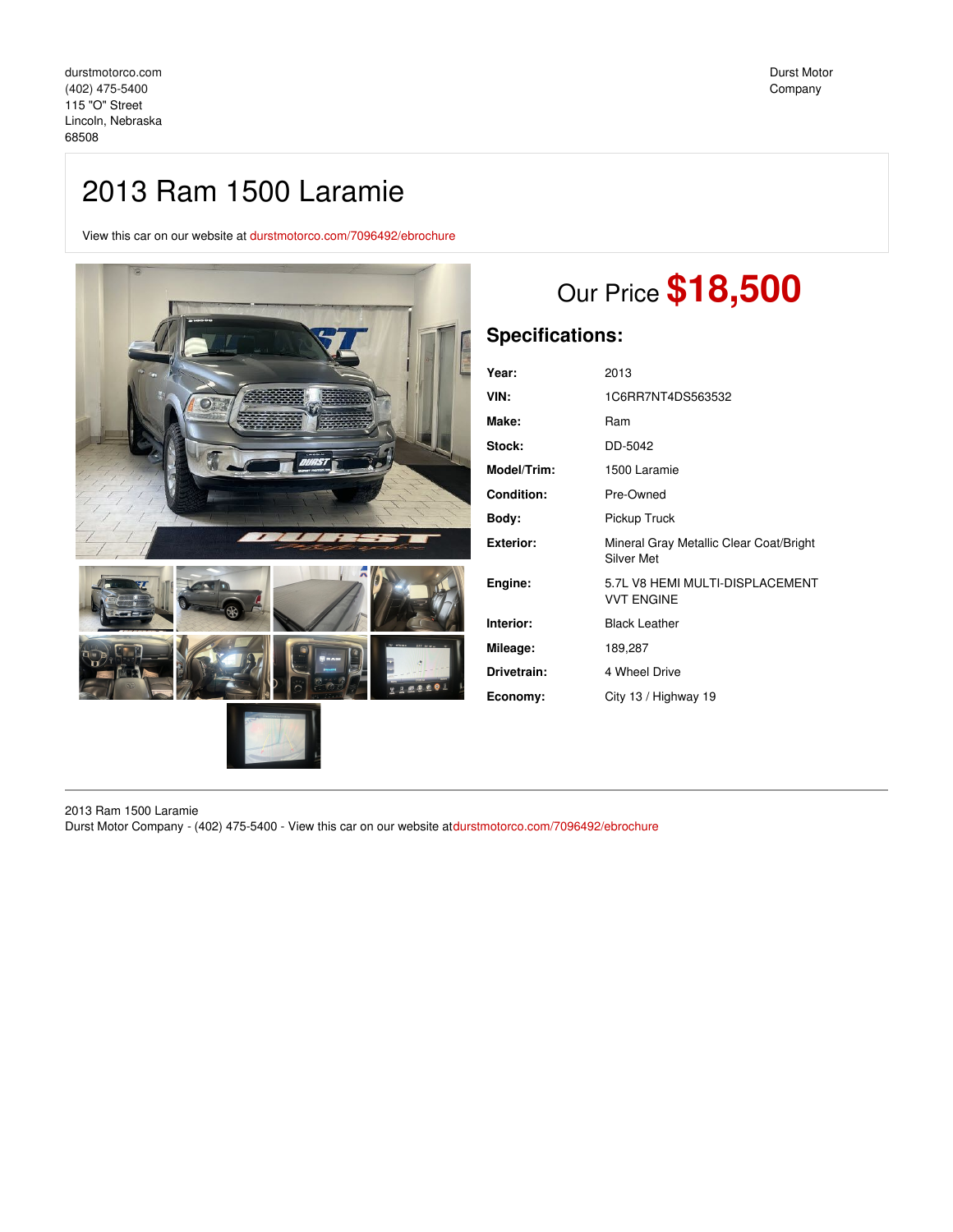

#### 2013 Ram 1500 Laramie

Durst Motor Company - (402) 475-5400 - View this car on our website at[durstmotorco.com/7096492/ebrochure](https://durstmotorco.com/vehicle/7096492/2013-ram-1500-laramie-lincoln-nebraska-68508/7096492/ebrochure)

## **Installed Options**

#### **Interior**

- Leather trim 40/20/40 bench seat
- 10-way pwr driver seat w/memory & 6-way pwr passenger seat Pwr lumbar
- Heated front seats- Ventilated front seats- 60/40 split-fold rear bench seat
- Front center seat storage cushion Front armrest w/(3) cupholders
- Carpeted floor covering- Front/rear floor mats- Floor tunnel insulation
- Leather-wrapped steering wheel Steering wheel audio controls- Heated steering wheel - Tilt steering column
- Electroluminescent instrument cluster -inc: temp & compass gauge, trip computer, vehicle info center
- Speed control- Pwr front windows w/1-touch up/down- Pwr door locks
- Pwr adjustable pedals w/memory- Pwr accessory delay
- Remote keyless entry w/All-Secure- Universal garage door opener
- Sentry Key theft deterrent system Security alarm system
- Auto air conditioning w/dual zone temp controls Woodgrain instrument panel bezel
- 12V aux pwr outlet- 115V aux pwr outlet- Deluxe door trim panels
- Auto-dimming rearview mirror w/microphone- Overhead console- Assist handles
- Illuminated visor vanity mirrors- Rear dome lamp w/on/off switch- Glove box lamp
- Ash tray lamp- LED interior lighting- Front door accent lighting- Rear door accent lighting
- Column-mounted shifter- Chrome accent shift knob
- Rear under seat storage compartment- Fold-flat load floor storage- Storage tray
- 2nd row in-floor storage bins

#### **Exterior**

- 20" x 9" chrome clad aluminum wheels P275/60R20 all-season BSW tires
- (4) full-size conventional doors- Locking lug nuts- 17" steel spare wheel
- Full-size temporary use spare tire- Tire carrier winch- Bright front bumper
- Front bumper sight shields- Bright rear bumper- Body-color upper front fascia
- Accent fender flares- Bright/bright grille- Automatic headlamps